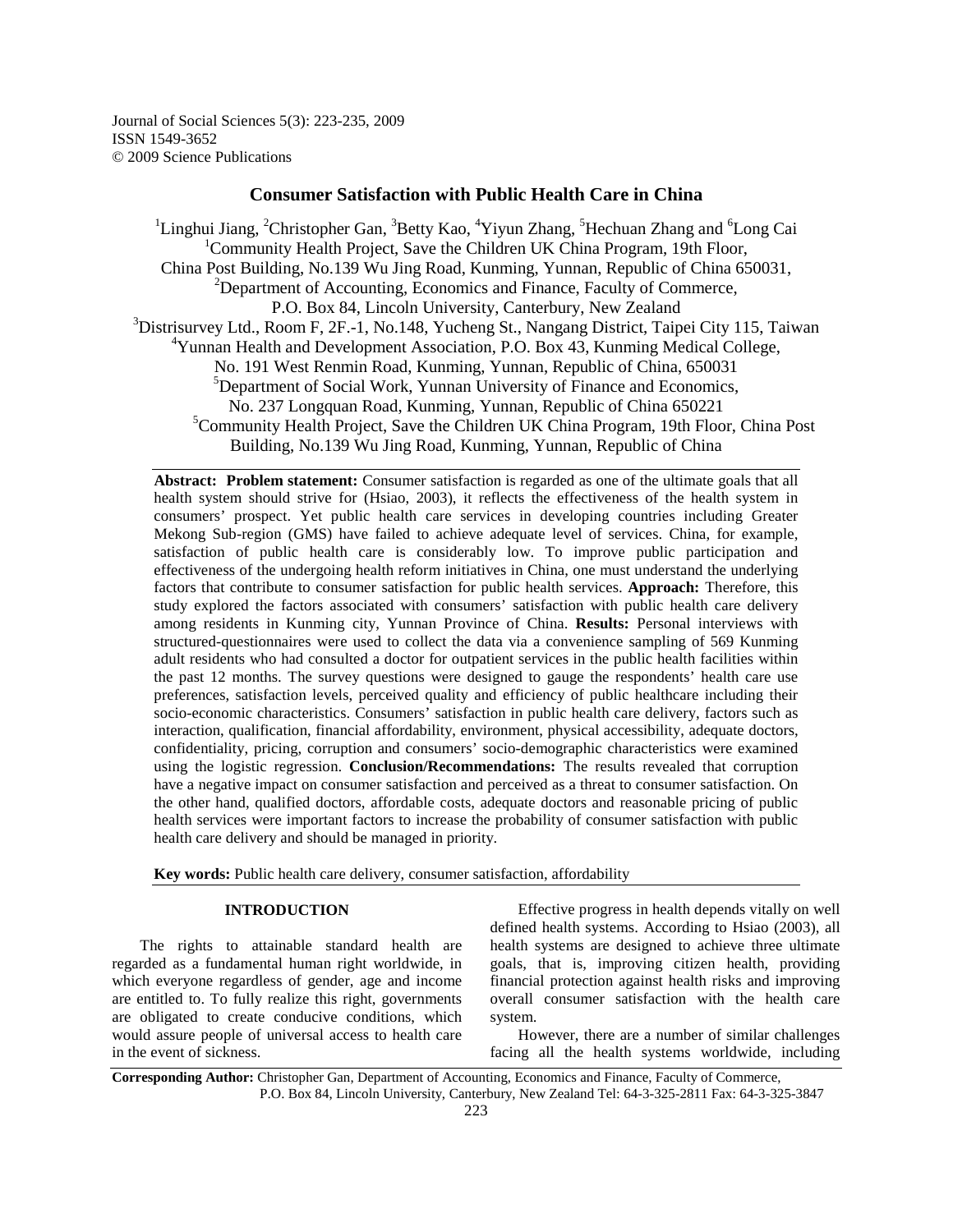ensuring equitable access to health care services, raising the quality of health care, sustainable financing, greater responsiveness to the citizens' demands, citizen involvement in decision making and reducing barriers between health and social care $^{[1\bar{3}]}$ .

 Health care delivery in developing countries, including the Greater Mekong Subregion (GMS) countries, has a greater room for improvement, in terms of quality, responsiveness to patients, efficiency, cost escalation and equity. Public health care systems in the GMS countries have failed to deliver adequate level of services, especially to the disadvantaged groups, such as the poor<sup>[38]</sup>. First, access to public health care is limited, due to financial barriers compounded by physical barriers such as availability and accessibility of health facilities. Secondly, public health worker morale is poor, as salaries in the public sector are very low in many countries. Public health workers are also involved in some form of private practices and unofficially charge for certain services in public health facilities. The profit-driven practices by public health facilities and workers significantly undermine the quality of health care and responsiveness to patients.

 As a result of poor public health care delivery, the utilization of public health services is actually decreasing in some areas, particularly among some vulnerable social groups. Discontent with the current situation is continually increasing among the general population and significant improvement in the public health care delivery is eminent. For example, a poll of 733 respondents revealed that 90% of the people are not satisfied with the health care delivery reform in the past decade in  $China^{[41]}$ . The public appeal for an effective reform of the health system has reached to a peak in 2007 putting great pressure on the administration for significant changes  $^{[34]}$ .

 To meet such complex challenges, many countries are reforming their health sector and system. The different strategies for reform include decentralization and centralization, substitution policies, redefinition of the functions of hospitals and primary care, creation of new roles for professionals, improved management, cost-containment and market orientation. Regardless of the strategy adopted, the aims of reform are to provide health care accessible to all citizens focusing on the effective and efficient delivery mechanism to increase consumers' satisfaction<sup>[45, 46]</sup>.

According to the World Health Organization<sup>[44]</sup>, one of the fundamental goals of any health system is to respond to consumer expectations:

In particular, people have a right to expect that the health system will treat them with individual dignity… their needs should be promptly attended to, without long delays in waiting for diagnosis and treatment-not only for better health outcomes but also to respect the value of people's time and to reduce their anxiety. Patients also often expect confidentiality and to be involved in choices about their own health, including where and from whom they receive care (pp: 8)

 The health care provision in China, particularly the hospital industry, is dominated by state ownership and government control while the services are primarily financed by out-of-pocket spending. Quite different from many other countries, China's public health care tends to exclude the low income groups due to the relative higher direct and indirect cost while the private sector tends to serve disproportionately the low-middle income groups $^{[27]}$ . A survey of Chinese health patients showed widespread dissatisfaction with public providers, mainly high user fees and poor staff attitudes, is driving patients to seek cheaper but lowerquality care from poorly regulated private providers<sup>[26]</sup>.

 Public complaints on China's health care system, particularly on the public hospitals, have been summarized as: "Kan Bing Gui and Kan Bing Nan", that is obtaining medical care is both expensive and difficult. The number of health care facilities and personnel in China has increased dramatically since 1980, but because of barriers to accessibility, the utilization and thus productivity of the health care sector have declined<sup>[28]</sup>. Hospital visits dropped almost 5% between 2000 and 2003, while hospital profits increased 70% over the same period<sup> $[47]$ </sup>. A survey of 190,000 urban and rural residents conducted by China's Health Ministry in late 2003 showed that 36% of the patients in the cities and 39% in the countryside avoided seeing doctors because they could not afford medical treatment.

 Consumer satisfaction with public health care delivery and its contributors has not been widely studied in China<sup>[36]</sup>. Several surveys revealed that the overall public satisfaction with public health care in China is considerably low and some possible contributing factors include high cost of health services, poor provider attitude and conflict with the health providers $^{[12,27]}$ .

 To improve public participation and effectiveness of the undergoing health reform initiatives in China, this research assesses consumers' satisfaction with public health care delivery in Kunming City, Yunnan Province. The study identifies the factors associated with consumers' satisfaction with the public health care delivery.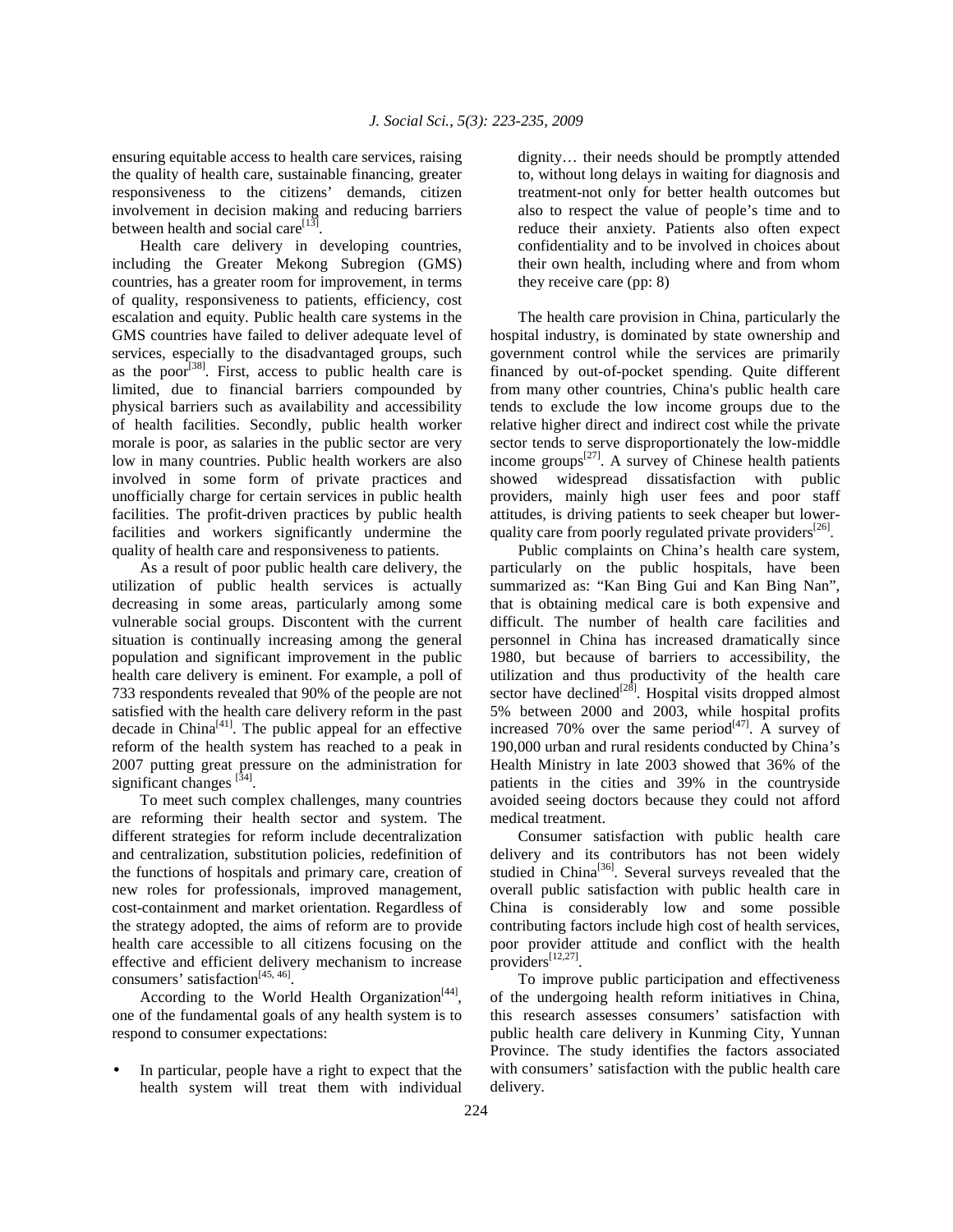The study is organized as follows: Introduction includes literature review on public health care, background of public health care in China and the methodology and data used. Results and discussion presents the results and the empirical findings and discussion. Lastly, Conclusion concludes the study.

**Literature review:** Consumer satisfaction assessment is widely used to evaluate the effectiveness of various health care services delivery, including mental health services<sup>[3]</sup>, nursing practice<sup>[47]</sup>, inpatient care<sup>[18]</sup> and independent consumer assistance<sup>[35]</sup>.

 Different methods and instruments are used to assess consumer satisfaction<sup>[9,23]</sup>. For example, the Davis Consumer Emergency Care Satisfaction Scale (CECSS) assesses the emergency care to be reliable and valid and could be used confidently $[19]$ . The UKU-Consumer Satisfaction Rating Scale, which consists of six items related to the structure and process of treatment care and two items related to outcome and well-being, is widely used and proved to be suitable for use in ordinary clinical practice $[1,23]$ . In other studies, consumer satisfaction assessment is conducted by asking respondents to rate their satisfaction on five key aspects of local health services (availability, geographical accessibility, choice, continuity and economic accessibility as measured by affordability) using a 5 point Likert scale<sup>[7,39]</sup>. An alternative method involves investigating consumers' experiences with actual and potential complaints in relation to health services<sup>[39]</sup>.

 However, some comparative researches conclude that differences of results are found when using different methods in analyzing consumers' satisfaction in health care services and therefore interpretation of consumers' satisfaction with their health services must take into account of the measures and research methods used and minimize possible biases in satisfaction rating scales associated with the use of particular tools $^{[39]}$ .

 Consumer satisfaction with health care services is associated with many contributing factors, among which are related to health providers and health care delivery process. Doyle and  $Ware^{[11]}$  examine major dimensions of consumer perceptions on accessibility, availability of family doctors, availability of hospitals/specialists, completeness of facilities, continuity of care and physician conduct (art and technical aspects of quality) and found that physician conduct was the most important factor in general satisfaction with health care. Staff teaching efforts regarding medication or education by providers was found to be significantly associated with greater levels of satisfaction in health care in some studies<sup>[18,21]</sup>. In a

study by Marriage *et al*.<sup>[31]</sup> for an adolescent inpatient psychiatric unit, they identified that consumer satisfaction ratings were correlated with improvement of self-identified problems and the perceived usefulness of discharge recommendations. Gamst et al.<sup>[15]</sup> investigate the effects of consumer-provider racial match on consumer service satisfaction of 96 outpatient consumers and conclude that client satisfaction was higher for racially matched consumers.

 A study on consumer's satisfaction on Health Maintenance Organization (HMO) found that methods of practitioner compensation also have an impact on consumer satisfaction, that is, consumer satisfaction with HMOs is negatively correlated with the percentage of practitioners who are compensated on a capitationfee basis and positively correlated with the percentage of practitioners compensated with a fee-withholding  $incentive^{[40]}$ .

 Several factors related to operation and function of health facilities are found to link with consumer satisfaction in health care delivery. For example, time/availability of the services, or more flexible hours of operation, proved to be contributing factors to consumers' satisfaction<sup>[7,37]</sup>. Provision of play facilities for children was also found to be beneficial in improving consumer's satisfaction in a study on satisfaction in child health services in the nongovernment sector of Hong Kong<sup>[7]</sup>. Other studies on hospital-based social services $[4,29]$  reveal that consumer satisfaction with health care are positively and significantly associated with their overall rating of the social work service.

 Consumer factors also have an impact on their satisfaction with the health care delivery. In a longitudinal study with 344 patients, Kumar et al.<sup>[24]</sup> showed that consumer's experience with health care was strongly associated with satisfaction and their satisfaction was strongly associated with intent to continue using the new medication. In a study to explore the relationship between young persons' symptoms and satisfaction with child and adolescent mental health services, the researchers discovered that children and adolescents were less satisfied than their parents and those young people with self-reported conduct problems were least satisfied with the services<sup>[3]</sup>. Another study by Rosenheck *et al.*<sup>[36]</sup> revealed that consumers with better self-reported health status were more satisfied with mental health care services.

 The relationship between consumers' sociodemographic characteristics and their satisfaction with medical care is widely examined, such as age, ethnicity, gender, socioeconomic status, marital status and family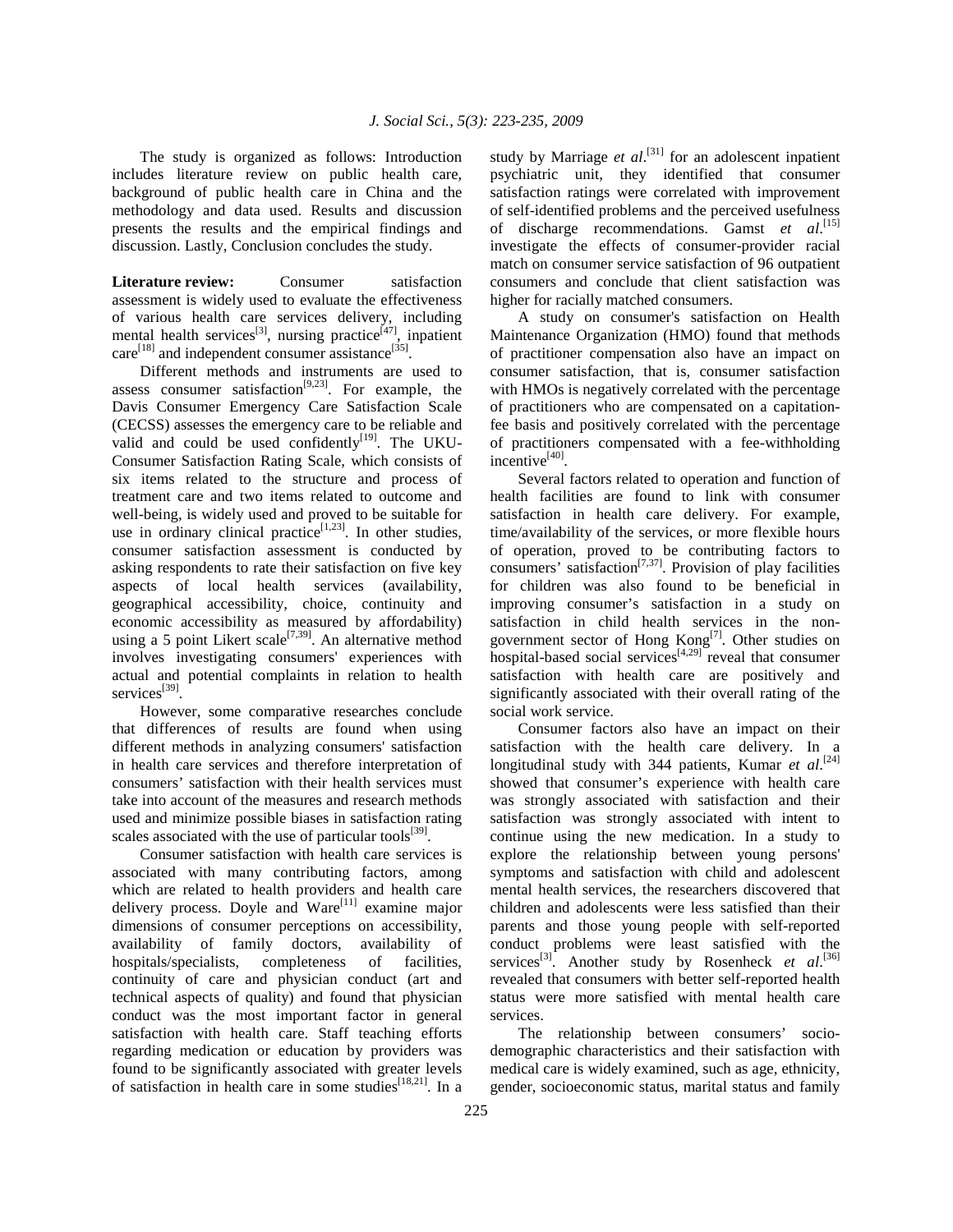size<sup>[20,35]</sup>. For example, Rosenheck *et al*.<sup>[36]</sup> identify older consumers report greater satisfaction with mental health care services. Hall and  $Dorman^{[20]}$  conduct a meta-analysis of 221 studies, which examines the relation of consumers' socio demographic characteristics to their satisfaction with medical care and conclude that greater satisfaction is significantly associated with greater age and less education and marginally significantly associated with being married and having higher social status. The average magnitudes of these relations are very small, with age being the strongest correlate of satisfaction. No overall relationship is found for ethnicity, gender, income, or family size.

**Public health care delivery in China:** After the establishment of the People's Republic of China in 1949, the Chinese government owned, funded and ran all health care facilities. Health care delivery was organized as a three-tier, bottom-up delivery system. The tiers consist of village stations, township health centers and county hospitals in the rural areas and street health stations, community health centers and district hospitals in the urban areas. At the lowest level, rural village or urban street health stations provided basic preventive and curative care and referred patients who needed additional treatment to township or community health centers. County or district hospitals provided specialized care to sick patients through an extensive network of hospitals in both urban and rural areas.

 Over the past two decades China's total spending on health has grown rapidly. For example, in 1978, China's total health expenditure was RMB11 billion and increased to RMB984.3 billion (4.7% of GDP) by 2006. Parallel to the rising expenditures on health have been major improvements in health infrastructure. Compared to 1980, China has 67.1% more health workers and 65.3% more health institutions, including clinics in  $2007^{[8]}$ .

 In 2007, there were 289,538 medical service institutions, with 3,701,076 beds; 135,105 non-profit medical institutions, constituting 46.7% of the total number of medical institutions, with 3,514,785 beds, which accounted for 95.0% of the total number of beds. Therefore, non-profit medical institutions are still the dominant providers in China. There are a total of 4,787,610 health professionals, among them 1,644,467 are practicing doctors, 368,447 are assistant doctors and 1,543,257 are registered nurses. The number of doctors per thousand citizens is  $1.54^{[8]}$ .

 Given this rising level of investment, a major improvement in people's health status has taken place since 1980, but accessibility to health services has been uneven. China's life expectancy has increased from 35 years before 1949 to 71.8 years in 2001, higher than the world's average (65 years) and for middle-income countries (69 years). At the same time, the infant mortality rate has decreased from about 200 deaths per thousand live births before 1949 to 32 deaths per thousand live births in 2004, which is lower than the world's average (44 deaths per thousand live births) $^{[43]}$ .

**Health reform in China:** Since the early 1980s, China has experienced fundamental economic reform and societal transformation. In this context, the health care system has undergone incremental changes in healthcare delivery, which was characterized by fiscal decentralization and market orientation<sup>[6,36]</sup>.

 First, the central government in China dramatically reduced its investment in health care services and transferred much of the responsibility to provincial and local authorities<sup>[6]</sup>. From 1978-2003, the central government's share of national health care expenditures fell from  $32-15\%$ <sup>[6,32]</sup>.

 Second, the private medical practice was legalized and encouraged since the early  $1980s^{[26]}$  and the government gradually reduced its subsidy to public hospitals, forcing them to rely more on the sale of services in the private markets to cover their expenses $[14]$ .

 Third, the Chinese government imposed strict price regulations on medicines and procedures to control health care costs for individuals and ensure accessibility to basic health care for everyone, which proved to be a failure due to overprovision of profitable high-tech services and overuse of prescriptive drugs $^{[36]}$ .

 The coverage for medical insurance also fell sharply during the period. After the communes were abolished in 1982 in rural areas, Cooperative Medical Scheme (CMS), the only medical insurance program for farmers, collapsed rapidly. Unemployed people in the urban area also lost their employment-based medical insurance. Only 29% of Chinese people have health insurance and out-of-pocket expenses accounted for 58% of health care spending in China in  $2002^{[6]}$ .

 The reform in health care delivery in China has failed to produce an equitable and efficient system. According to the Ministry of Health, the reform was unsuccessful<sup>[16]</sup>. Some structural problems include reduction of accessibility to health care especially in the rural areas and reduction in insurance. This led to weaknesses in the health care delivery and health finance systems<sup>[2,14,22,27]</sup>. There is a gap in the health outcome indicators between different regions and communities including rich and poor, urban and rural and migrant and resident communities within cities. According to the evaluation of the 2000 World Health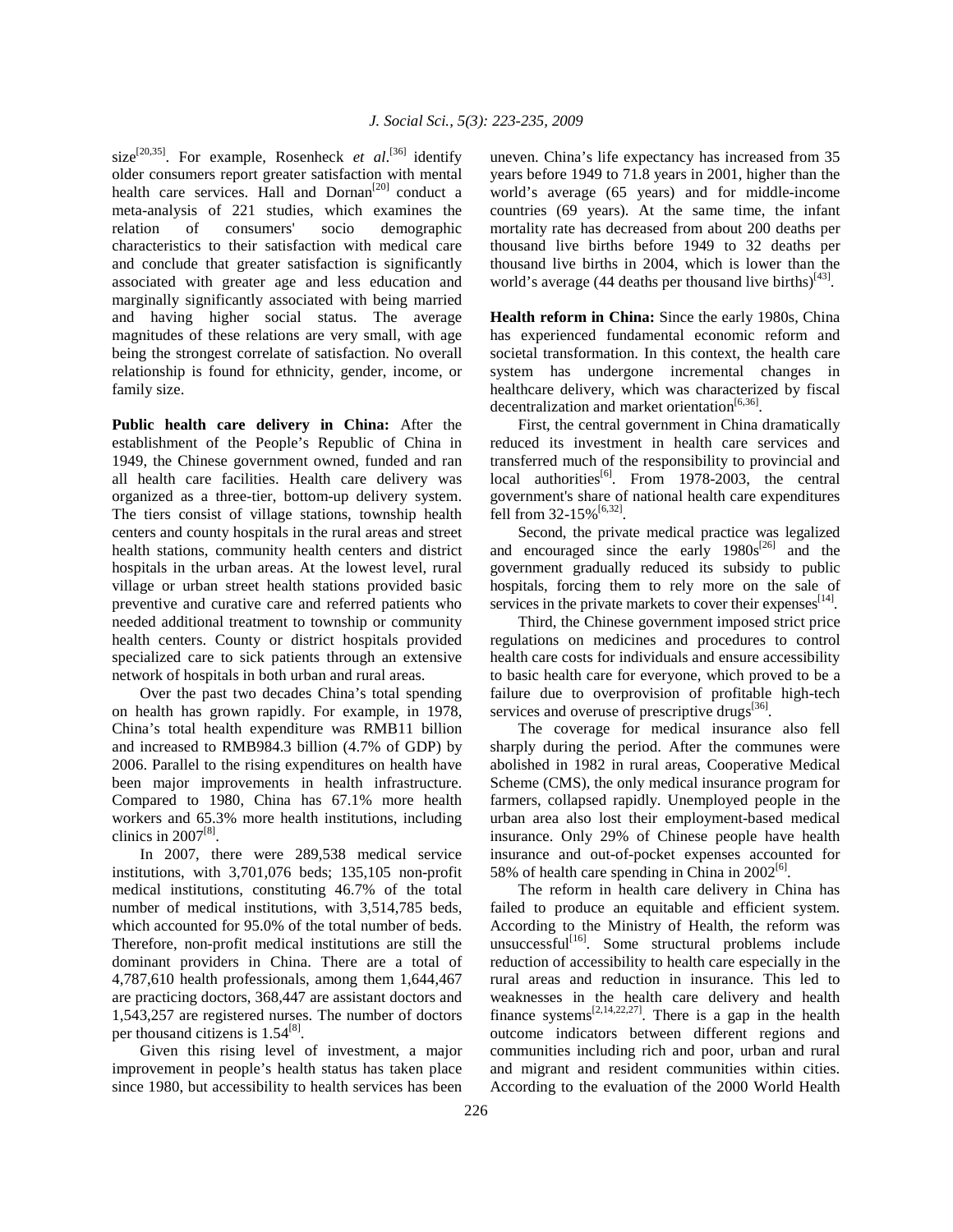Report, China ranked number 144 for its health system's overall performance and 188 (the fourth from the bottom) in terms of financial contribution<sup>[45]</sup> from a total of 191 countries. Despite the large-scale government infrastructure investment, the cost of health services remains a major barrier to accessing quality services, particularly for people in rural areas and lowincome migrants. The third Ministry of Health report<sup>[33]</sup> reveals that in general about 48.9% of the people avoid seeing a doctor when they are ill; the most often reported reason (38.2%) is that they could not afford the health care. In addition, 30-50% of poor people in China indicate health is the single biggest cause of their poverty due to reduced earning capacity and medical bills that can be financially ruinous $^{[45]}$ .

 In 2007, China's health care system has 289,538 institutions including 19,852 hospitals, with 3.7 million beds. They are staffed by 4.79 million health workers, including 1.64 million doctors and 1.54 million nurses. The number of doctors per thousand citizens is 1.54, close to the world average<sup>[8]</sup>. Similar to other urban cities in China, Kunming municipality has 2,777 health institutions, including 338 hospitals with 28,700 beds. These institutions are staffed by 33,600 health workers<sup>[25]</sup>. Health care delivery in urban Kunming is organized as a three-tier system, which consists of street health stations, community health centers and district hospitals. In addition, there are municipal and provincial hospitals in the urban districts. In the 4 urban districts, there are approximately 200 hospitals (including provincial, municipal and district hospitals, both public and private hospitals), 41 community health centers and 83 street health stations. Most of the hospitals are public health care facilities.

 However, the Chinese people see their health services far from adequate. "Expensive to receive" and "inconvenient to access" are the common complaints from the citizens. Currently, the health care delivery system in China is under enormous pressure to change in terms of demographic and epidemiological factors, rapid inflation increase in demand for services and the widening gap in health outcomes between different social groups. Recognizing these unsatisfied consequences and public discontent, China's leaders are considering another round of health care reform.

#### **MATERIALS AND METHODS**

 For many commodities and services, the individual's choice is discrete and the traditional demand theory has to be modified to analyze such a choice<sup>[5]</sup>. Let  $U_i(y_i, w_i, z_i)$  be the utility function of consumer i, where  $y_i$  is a dichotomous variable indicating whether the individual is satisfied with the public health care service,  $w_i$  is the wealth of the consumer and  $z_i$  is a vector of the consumer's characteristics. Also, let c be the average cost of health care, then economic theory posits that the consumer is satisfied with public health care service if:

$$
U_i(y_i = 1, w_i - c, z_i) \ge U_i(y_i = 0, w_i, z_i)
$$
\n(1)

 Even though the consumer's decision is straightforward, the analyst does not have sufficient information to determine whether the individual is satisfy with public health care services. Instead, the analyst is able to observe the consumer's characteristics and choice and using them to estimate the relationship between them. Let  $x_i$  be a vector is of the consumer's characteristics and wealth,  $x_i = (w_i, z_i)$  and then Eq. 1 can be formulated as an ex-post model given by:

$$
y_i = f(x_i) + \varepsilon_i \tag{2}
$$

where  $\varepsilon_I$  is the random term. If the random term is assumed to have a logistic distribution, then the above represents the standard binary logit model. However, if we assume that the random term is normally distributed, then the model becomes the binary probit model<sup>[5,17,30]</sup>.

 Consumers' satisfaction with public health care delivery is hypothesized to be a function of 10 variables (measured on a 5 point Likert-type scale) and demographic characteristics. The variables include interaction with providers, qualified health provider, affordable cost of public health care, comfortable public health care environment, easy physical accessibility, adequate doctors available in the public health care facilities, consumers' confidentiality respected, reasonable pricing of public health care and perception of corruption in the public health care delivery system. The demographic variables include health status, income, place of origin, age, marital status, gender, ethnic background, type of organization which the respondent works and medical insurance. The logit model will be used in this analysis because of convenience<sup>[30]</sup>. The model will be estimated using the Forced entry method in SPSS. The proposed empirical model can be written under the general form:

Consumer  $= f$  (Interaction, qualification, affordability,

satisfaction environment, accessibility, doctors, confidentiality, (3) pricing,corruption,health,income,origin,age, single, male, ethnic, Org, insurance, ε)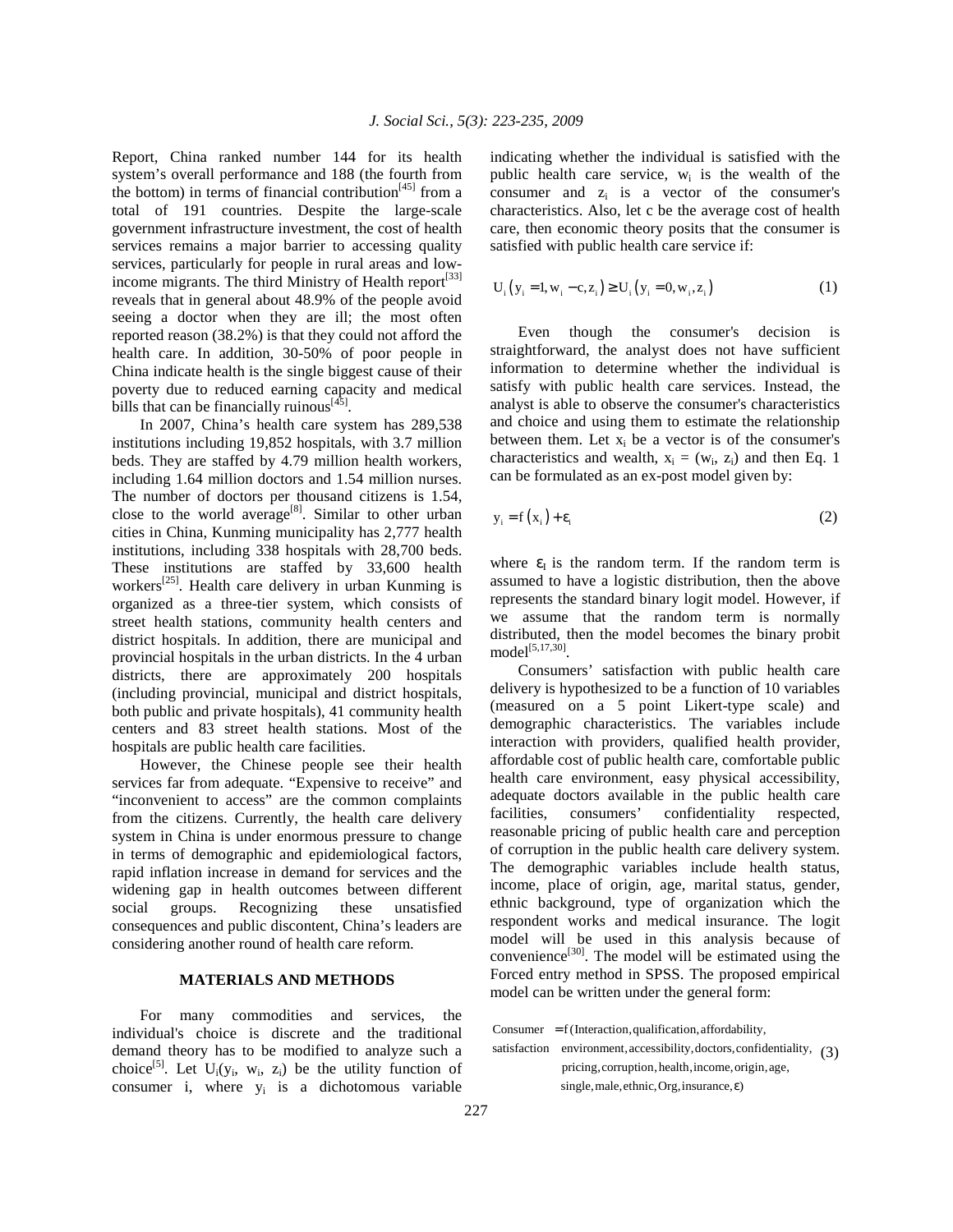| Where:              |                                                        |
|---------------------|--------------------------------------------------------|
|                     | Consumer satisfaction $= 1$ if respondent is satisfied |
|                     | public healthcare<br>with                              |
|                     | delivery, 0 otherwise                                  |
| Interaction $(+)$   | $=$ Good interaction with                              |
|                     |                                                        |
|                     | providers                                              |
| Qualification $(+)$ | $=$ Qualified health provider                          |
| Affordability (+)   | $=$ Affordable cost of public                          |
|                     | health care                                            |
| Environment $(+)$   | $=$ Comfortable public<br>health                       |
|                     | care environment                                       |
| Accessibility $(+)$ | $=$ Easy physical accessibility                        |
| Doctor $(+)$        | = Adequate doctors available in                        |
|                     | the public health<br>care                              |
|                     | facilities                                             |
|                     |                                                        |
| Confidentiality (+) | $=$ Consumers'                                         |
|                     | confidentiality/privacy                                |
|                     | respected                                              |
| Pricing $(+)$       | $=$ Reasonable pricing of public                       |
|                     | health care                                            |
| Corruption (-)      | $=$ Perception of corruption in                        |
|                     | the public health<br>care                              |
|                     | delivery                                               |
| Health $(-)$        | $=$ Health status; 1 if respondent                     |
|                     | reported his health status as                          |
|                     |                                                        |
|                     | poor; 0 otherwise                                      |
| Single $(+/-)$      | $=$ Marital status; 1 if respondent                    |
|                     | single/never married;<br>$\overline{0}$<br>is          |
|                     | otherwise                                              |
| Income $(+/-)$      | $=$ Income level; 1 if respondent                      |
|                     | income level is less than                              |
|                     | \$1400; 0 otherwise                                    |
| Origin $(+/-)$      | $=$ Origin area; 1 if respondent is                    |
|                     | from urban area; 0 otherwise                           |
|                     |                                                        |
| Age $(+/-)$         | $=$ Age level; 1 if respondent age                     |
|                     | is between 36 to 55 years old;                         |
|                     | 0 otherwise                                            |
| Male $(+/-)$        | $=$ Gender; 1 if respondent is a                       |
|                     | male; 0 otherwise                                      |
| Ethnic $(+/-)$      | $=$ Ethnic<br>background;<br>1<br>if                   |
|                     | respondent belongs to Han                              |
|                     | ethnic group; 0 otherwise                              |
| Insurance $(+/-)$   | $=$ Medical<br>insurance;<br>1<br>if                   |
|                     | respondent have<br>a medical                           |
|                     |                                                        |
|                     | insurance; 0 otherwise                                 |
| Org $(+/-)$         | $=$ Type of organization which                         |
|                     | the respondent works for; 1 if                         |
|                     | respondent<br>works<br>for                             |
|                     | government or government-                              |
|                     | owned                                                  |
|                     | enterprises/institutions;<br>0                         |
|                     | otherwise                                              |
| ε                   | $=$ Error terms                                        |
|                     |                                                        |

 The discrete dependent variable, consumer satisfaction, measures the satisfaction of the respondent with public health care delivery. This is based on the question asked in the survey, "Are you satisfied with your current public health care delivery service?"

 The independent variables include interaction with providers, qualified health provider, financial affordability, public health care environment, physical accessibility, confidentiality/privacy, pricing of public health care services, adequate doctors, perceived corruption in health care system, medical insurance and socio-demographic characteristics, such as age, gender, education, income, occupation, ethnic background, place of origin and place of work.

 A structured-questionnaire was used to gather the information on consumers' satisfaction on public health care delivery services in four urban districts of Kunming city (including Xishan, Wuhua, Panlong and Guandu District). For each district, three survey sites including one residence community and two public places (such as public parks, shopping malls, squares) are selected purposively for its representativeness of different social groups and considerable size of target population.

 The questionnaire was translated locally in contextualized Chinese to ease understanding for the local respondents. Focus group discussion for modification of questions and pre-test were conducted before surveying the respondents to ensure appropriate questions were asked in the questionnaire. The questionnaire was designed and implemented according to the Dillman Total Design Method $[10]$ , which has proven to result in improved response rates and data quality. The questions were phrased in the form of statements scored on a 5-point Likert-type scale, where  $1 =$  "strongly disagree,"  $3 =$  "neither disagree nor agree," and  $5 =$  "strongly agree."

 Convenient sampling method is employed due to the practical difficulties in obtaining the mailing list and information of the target population including, those who have used public health care service in the last 12 months. The interview process includes: (1) The respondents must be adults of age above 18 years old and (2) The respondents must have consulted a doctor for outpatient services in the public health facilities in the past twelve months. A total of 580 Kunming local residents (both permanent resident and migrants) were interviewed generating 569 useable questionnaires (98.1%).

## **RESULTS AND DISCUSSION**

**Descriptive statistics of respondents:** The data in Table 1 presents a profile of the respondents. The composition of the respondents shows a balance in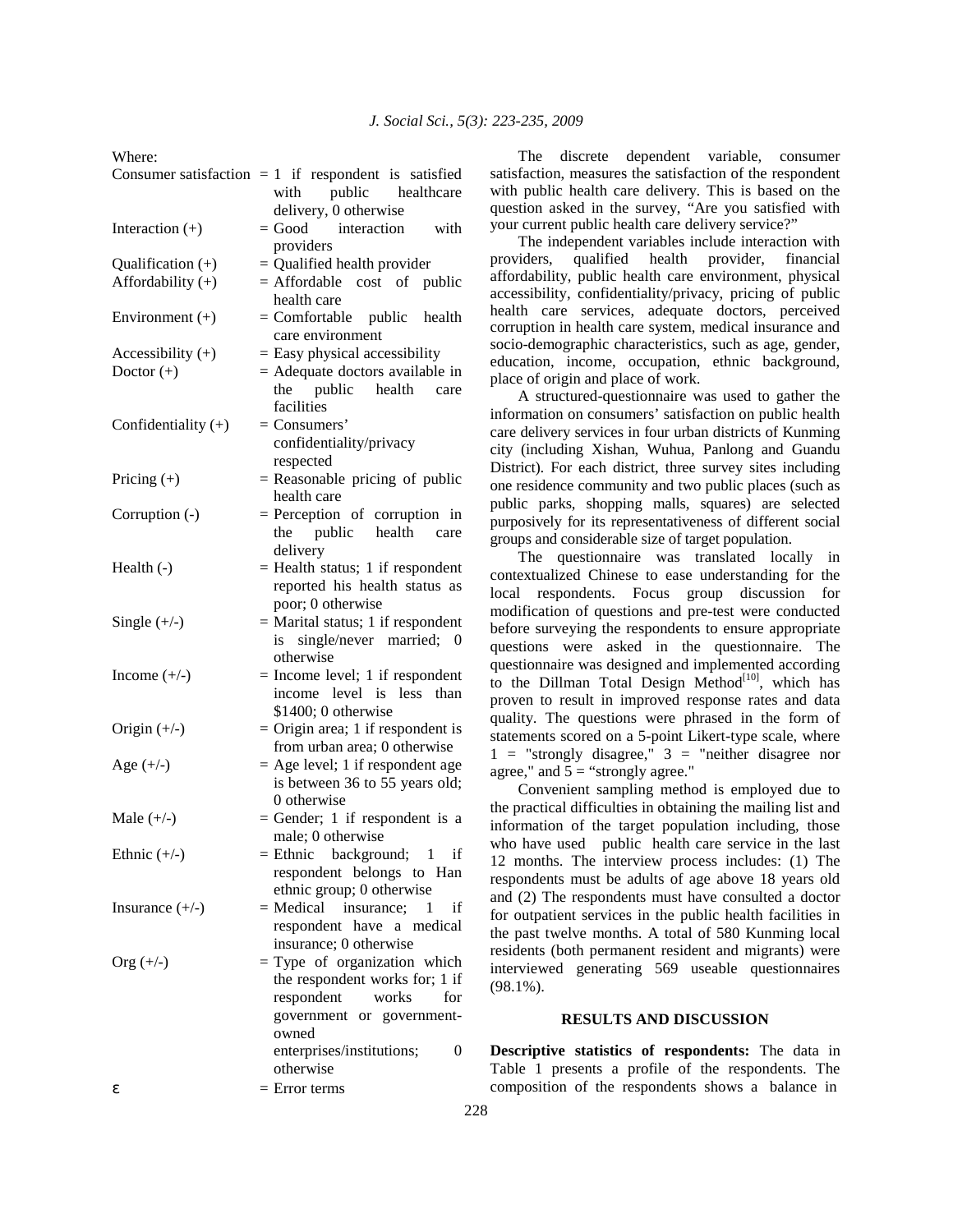| Characteristics                                | Frequency  | Percent ( $n = 569$ ) |
|------------------------------------------------|------------|-----------------------|
| Gender:                                        |            |                       |
| Male                                           | 271        | 47.6                  |
| Female                                         | 298        | 52.4                  |
| Total                                          | 569        | 100.0                 |
| Age:                                           |            |                       |
| 18-25 years old                                | 182        | 32.0                  |
| 26-35 years old                                | 97<br>75   | 17.0<br>13.2          |
| 36-45 years old<br>46-55 years old             | 61         | 10.7                  |
| 56-65 years old                                | 73         | 12.8                  |
| Over 66 years old                              | 81         | 14.2                  |
| Total                                          | 569        | 100.0                 |
| Ethnicity:                                     |            |                       |
| Han                                            | 478        | 84.0                  |
| Non-han minority                               | 91         | 16.0                  |
| Total                                          | 569        | 100.0                 |
| Origination:                                   |            |                       |
| Urban area                                     | 452        | 79.4                  |
| Rural area                                     | 117        | 20.6                  |
| Total                                          | 569        | 100.0                 |
| <b>Marital status:</b><br>Single/never married | 213        | 37.4                  |
| Married                                        | 316        | 55.5                  |
| Divorced/separated                             | 17         | 3.0                   |
| Widowed                                        | 23         | 4.0                   |
| Total                                          | 569        | 100.0                 |
| <b>Education:</b>                              |            |                       |
| Illiterate                                     | 26         | 4.6                   |
| Primary School                                 | 59         | 10.4                  |
| Secondary School                               | 90         | 15.8                  |
| High school/Vocational                         | 142        | 25.0                  |
| Bachelor degree                                | 215        | 37.8                  |
| Postgraduate degree                            | 37         | 6.5                   |
| Total                                          | 569        | 100.0                 |
| Occupation:                                    |            |                       |
| Managers/owner<br>Office staff                 | 57<br>68   | 10.0<br>12.0          |
| Professional                                   | 49         | 8.6                   |
| <b>Businessman</b>                             | 18         | 3.2                   |
| Service staff                                  | 57         | 10.0                  |
| Laborer                                        | 18         | 3.2                   |
| Policeman/soldier                              | 6          | 1.1                   |
| Unemployed                                     | 44         | 7.7                   |
| Retired                                        | 79         | 13.9                  |
| Student                                        | 112        | 19.7                  |
| House person                                   | 15         | 2.6                   |
| Others                                         | 46         | 8.1                   |
| Total                                          | 569        | 100.0                 |
| Income                                         |            |                       |
| US\$ 350 or less                               | 43         | 7.6                   |
| US\$ 350-US\$ 1,400<br>US\$ 1,401-US\$ 2,800   | 109<br>135 | 19.2<br>23.7          |
| US\$ 2,801-US\$ 4,200                          | 87         | 15.3                  |
| US\$ 4,201-US\$ 7,000                          | 29         | 5.1                   |
| US\$ 7,001-US\$ 14,000                         | 19         | 3.3                   |
| More than US\$ 14,000                          | 5          | 0.9                   |
| No income                                      | 142        | 25.0                  |
| Total                                          | 569        | 100.0                 |
| <b>Family members living in Kunming:</b>       |            |                       |
| 1 person                                       | 133        | 0.9                   |
| 2-3 persons                                    | 242        | 23.4                  |
| 4-5 persons                                    | 149        | 42.5                  |
| More than 5 persons                            | 40         | 26.2                  |
| (Missing variables)                            | 5          | 7.0                   |
| Total                                          | 569        | 100.0                 |
| <b>Duration living in Kunming:</b>             |            |                       |
| Less than 1 year                               | 16<br>203  | 2.8                   |
| 1-5 years<br>More than 5 years                 | 350        | 35.7<br>61.5          |
| Total                                          | 569        | 100.0                 |
|                                                |            |                       |

Table 1: Profile of respondents

gender with 47.6% male and 52.4% female and covers various types of occupations including 19.7% students, 13.9% retired people, 12.0% office staff, 10.0% managers/owners, 10.0% service staff and others (professionals, businessman, labor, unemployed). Approximately 55.5% of the respondents are married and 37.4% never married. Majority of the respondents are of Han nationality (84.0%), living in Kunming over 5 years (61.5%), in a family with 2-5 people (65.9%), with origin of urban area (79.4%) and received secondary school or higher education (85.1%). One-fourth of the respondents, who are mainly students, have no income, but most of the respondents (58.2%) have an annual income of US\$350-4,200, 23.7% with an income of US\$1,401- 2,800, 19.2% with an income of US\$350-1,400 and 15.3% with an income of US\$2,801-4,200 (Table 1).

 From the 569 respondents, 82.5% of the respondents reported their health status as good or fair and 85.6% of them have been involved in one health care insurance or medical aid scheme. In addition, 61.5% of the respondents were satisfied with the public health care services in Kunming, while 38.5% were dissatisfied.

 Our results reveal that 56.2% of the respondents have visited the public health care facilities at least twice in the past 12 months. Over half of the respondents (52.4%) reported that provincial and municipal hospitals were the most often used public health care facility for common diseases, while less than one-fourth (24.9%) reported community health centers and stations as most often used public health care facilities (Table 2).

 The availability of specific health care (22.5%), the convenience of accessibility (22.1%) and good quality care (20.2%) were the most often mentioned reasons for using public health care (Table 2). Quality of care and affordability were ranked by the respondents as the most important factors influencing their satisfaction with health care (Table 3), while over half of the respondents (58.0%) reported they were dissatisfied or very dissatisfied with the affordability of current public health care delivery and only 12.6% respondents were satisfied (Table 4).

**Empirical analysis:** The items used to measure each construct were tested for reliability by using a Cronbach's Alpha value of 0.60 as the cut-off point (Table 5). A value of 0.60 or more indicates satisfactory internal consistency reliability in exploratory studies. The scores of the items (questions) representing each construct are totaled and a mean score was calculated for each construct. Using these means, together with the demographic characteristics the logit equation was estimated.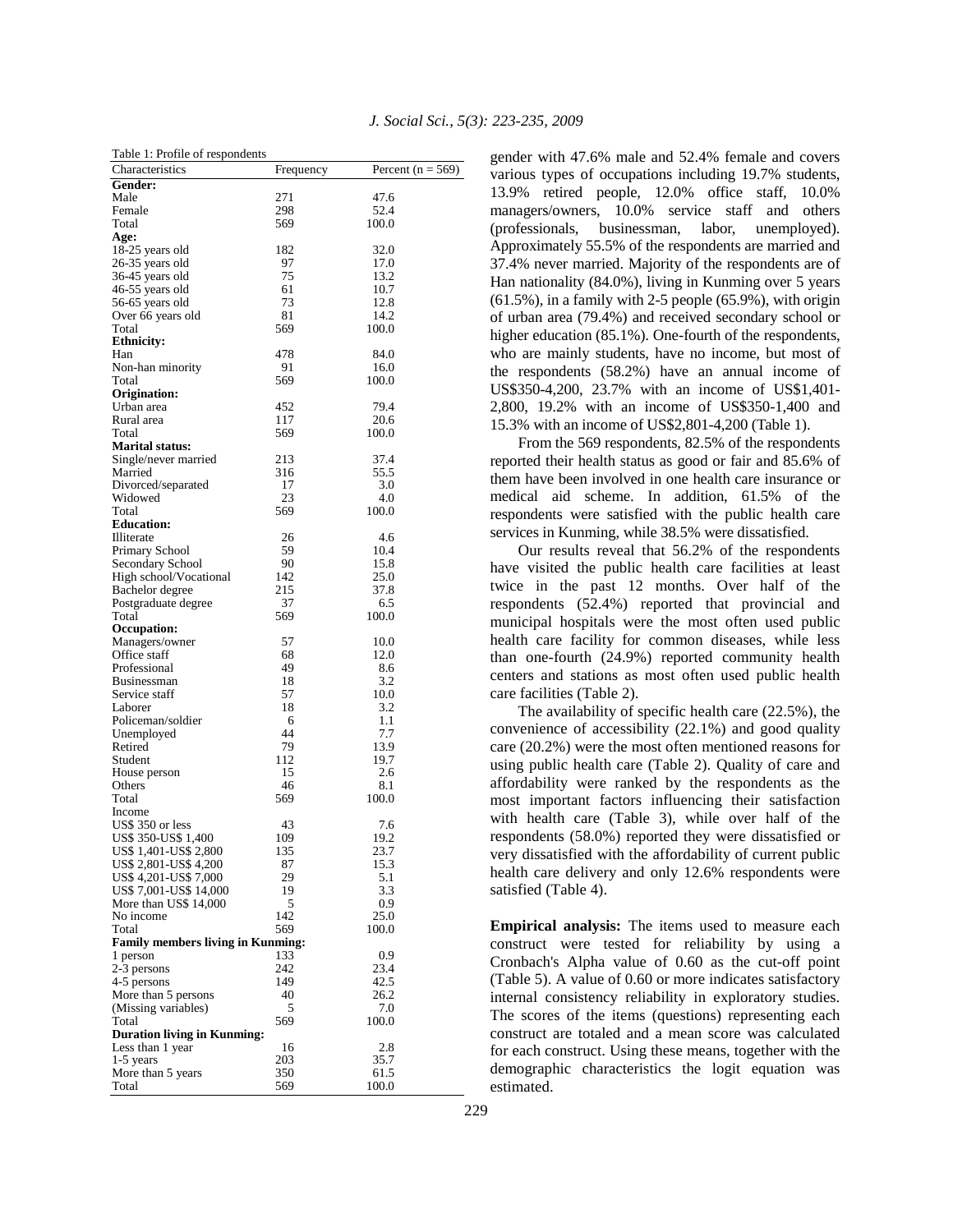| Table 2: General health information of the respondents |                |              |  |  |  |
|--------------------------------------------------------|----------------|--------------|--|--|--|
|                                                        |                | Percent      |  |  |  |
| Health information                                     | Frequency      | $(n = 569)$  |  |  |  |
| <b>Satisfaction with PHC:</b>                          |                |              |  |  |  |
| Satisfied                                              | 350            | 61.5         |  |  |  |
| Not satisfied                                          | 219            | 38.5         |  |  |  |
| Total                                                  | 569            | 100.0        |  |  |  |
| <b>Health status:</b>                                  |                |              |  |  |  |
| Excellent                                              | 68             | 12.0         |  |  |  |
| Good                                                   | 195            | 34.3         |  |  |  |
| Fair                                                   | 206            | 36.2         |  |  |  |
| Poor                                                   | 93             | 16.3         |  |  |  |
| Very poor                                              | 7              | 1.2          |  |  |  |
| Total                                                  | 569            | 100.0        |  |  |  |
| Deal with sickness:                                    |                |              |  |  |  |
| Do nothing                                             | 28             | 4.9          |  |  |  |
| Self-care/family-care                                  | 201            | 35.3         |  |  |  |
| Seek help in a drug store                              | 234            | 41.1         |  |  |  |
| See a doctor at a public health                        | 77             | 13.5         |  |  |  |
| See a doctor at a private health                       | 26             | 4.6          |  |  |  |
| Other                                                  | 3              | 0.5          |  |  |  |
| Total                                                  | 569            | 100.0        |  |  |  |
| <b>Visits to PHC:</b>                                  |                |              |  |  |  |
| 1 time                                                 | 249            | 43.8         |  |  |  |
| 2 times                                                | 139            | 24.4         |  |  |  |
| 3 times                                                | 70             | 12.3         |  |  |  |
| 4 times                                                | 39             | 6.9          |  |  |  |
| 5 times                                                | 25<br>47       | 4.4<br>8.3   |  |  |  |
| 6 times or more                                        |                | 100.0        |  |  |  |
| Total                                                  | 569            |              |  |  |  |
| Most often used PHC:                                   |                |              |  |  |  |
| Provincial hospitals                                   | 150            | 26.4         |  |  |  |
| Municipal hospitals                                    | 148<br>127     | 26.0<br>22.3 |  |  |  |
| District hospitals                                     | 78             | 13.7         |  |  |  |
| Community health centers                               | 64             | 11.2         |  |  |  |
| Community health stations<br>Missing                   | $\overline{c}$ | 0.4          |  |  |  |
| Total                                                  | 569            | 100.0        |  |  |  |
| <b>Reasons for using PHC:</b>                          |                |              |  |  |  |
| The health care I want available                       | 126            | 22.1         |  |  |  |
| It is convenient to visit the PHC                      | 128            | 22.5         |  |  |  |
| The cost is affordable                                 | 27             | 4.7          |  |  |  |
| I have insurance to pay for services                   | 73             | 12.8         |  |  |  |
| My health insurance contract with PHC                  | 54             | 9.5          |  |  |  |
| Good quality of care                                   | 115            | 20.2         |  |  |  |
| Other                                                  | 45             | 7.9          |  |  |  |
| Missing                                                | 1              | 0.2          |  |  |  |
| Total                                                  | 569            | 100.0        |  |  |  |
| Percentage of cost covered by insurance:               |                |              |  |  |  |
| All the cost                                           | 18             | 3.2          |  |  |  |
| 75-100%                                                | 68             | 12.0         |  |  |  |
| 50-75%                                                 | 66             | 11.6         |  |  |  |
| 25-50%                                                 | 56             | 9.8          |  |  |  |
| $<$ 25%                                                | 50             | 8.8          |  |  |  |
| Not at all                                             | 213            | 37.4         |  |  |  |
| Can not remember                                       | 97             | 17.0         |  |  |  |
| Missing                                                | 1              | 0.2          |  |  |  |
| Total                                                  | 569            | 100.0        |  |  |  |
| <b>Medical insurance:</b>                              |                |              |  |  |  |
| Government medical insurance                           | 63             | 11.5         |  |  |  |
| Labor medical insurance                                | 54             | 9.8          |  |  |  |
| Urban employee basic medical insurance                 | 110            | 20.0         |  |  |  |
| Urban resident basic medical insurance                 | 69             | 12.6         |  |  |  |
| Rural cooperative medical scheme                       | 81             | 14.8         |  |  |  |
| Business medical insurance                             | 83             | 15.1         |  |  |  |
| Urban or rural medical aid                             | 22             | 4.0          |  |  |  |
|                                                        |                |              |  |  |  |

# *J. Social Sci., 5(3): 223-235, 2009*

| Table 2: Continued                         |                |        |  |  |  |
|--------------------------------------------|----------------|--------|--|--|--|
| Other medical insurance                    | 20             | 3.6    |  |  |  |
| No medical insurance                       | 82             | 14.9   |  |  |  |
| Total                                      | 584            | 106.4* |  |  |  |
| <b>Non-public alternatives:</b>            |                |        |  |  |  |
| Private hospital                           | 28             | 4.9    |  |  |  |
| Private clinic                             | 61             | 10.7   |  |  |  |
| Drugstore                                  | 268            | 47.1   |  |  |  |
| Self-care/family-care                      | 147            | 25.8   |  |  |  |
| Do nothing'                                | 16             | 2.8    |  |  |  |
| Not applicable                             | 42             | 7.4    |  |  |  |
| Other                                      | $\overline{7}$ | 1.2    |  |  |  |
| Total                                      | 569            | 100.0  |  |  |  |
| Reasons for using non-public alternatives: |                |        |  |  |  |
| The health care I want not available       | 14             | 2.5    |  |  |  |
| It is not convenient to visit PHC          | 75             | 13.2   |  |  |  |
| It was too expensive to visit PHC          | 249            | 43.8   |  |  |  |
| Poor quality of care                       | 37             | 6.5    |  |  |  |
| Poor doctor attitude                       | 47             | 8.3    |  |  |  |
| Others                                     | 42             | 7.4    |  |  |  |
| Not applicable                             | 104            | 18.3   |  |  |  |
| Missing                                    | 1              | 0.2    |  |  |  |
| Total                                      | 569            | 100.0  |  |  |  |
| Likelihood of using PHC in the future:     |                |        |  |  |  |
| Very likely                                | 146            | 25.7   |  |  |  |
| Somewhat likely                            | 214            | 37.6   |  |  |  |
| Neither                                    | 162            | 28.5   |  |  |  |
| Somewhat unlikely                          | 34             | 6.0    |  |  |  |
| Very unlikely                              | 13             | 2.3    |  |  |  |
| Total                                      | 569            | 100.0  |  |  |  |

\*: This is a multiple-choice question

Table 3: Public perception on importance of five aspects of public health care

| Five aspects    | N   | Min | Max | Mean | Std. deviation Rank |  |
|-----------------|-----|-----|-----|------|---------------------|--|
| Availability    | 566 |     |     | 3.43 | 1.271               |  |
| Convenience     | 565 |     | 5   | 3.66 | 1.256               |  |
| Affordability   | 566 |     | 5   | 2.39 | 1.344               |  |
| Environment     | 567 |     | 5   | 3.63 | 1.067               |  |
| Quality of care | 567 |     |     | 1.90 | 1.135               |  |
|                 |     |     |     |      |                     |  |

 The estimated logit results are presented in Table 6. In general, the model fitted the data quite well. The likelihood ratio chi-square of 120.862 with a p-value of 0.0001 shows the model fitted the data quite well. The chi-square test strongly rejected the hypothesis of no explanatory power. The Force Entry Method shows the estimated logit model can correctly predict 64.4% of dissatisfied customers and 85.1% of satisfied customers. The overall proportion of correct classification is 77.1%.

 The estimated coefficients indicate that five out of the nine factors are statistically significant at the 5% level of significance in influencing consumer satisfaction with public health care delivery, that is, qualified doctors, financial affordability, adequate doctor, pricing and corruption while the other four factors, interaction with providers, environment, physical accessibility and confidentiality did not show statistically significant relationship with consumer satisfaction.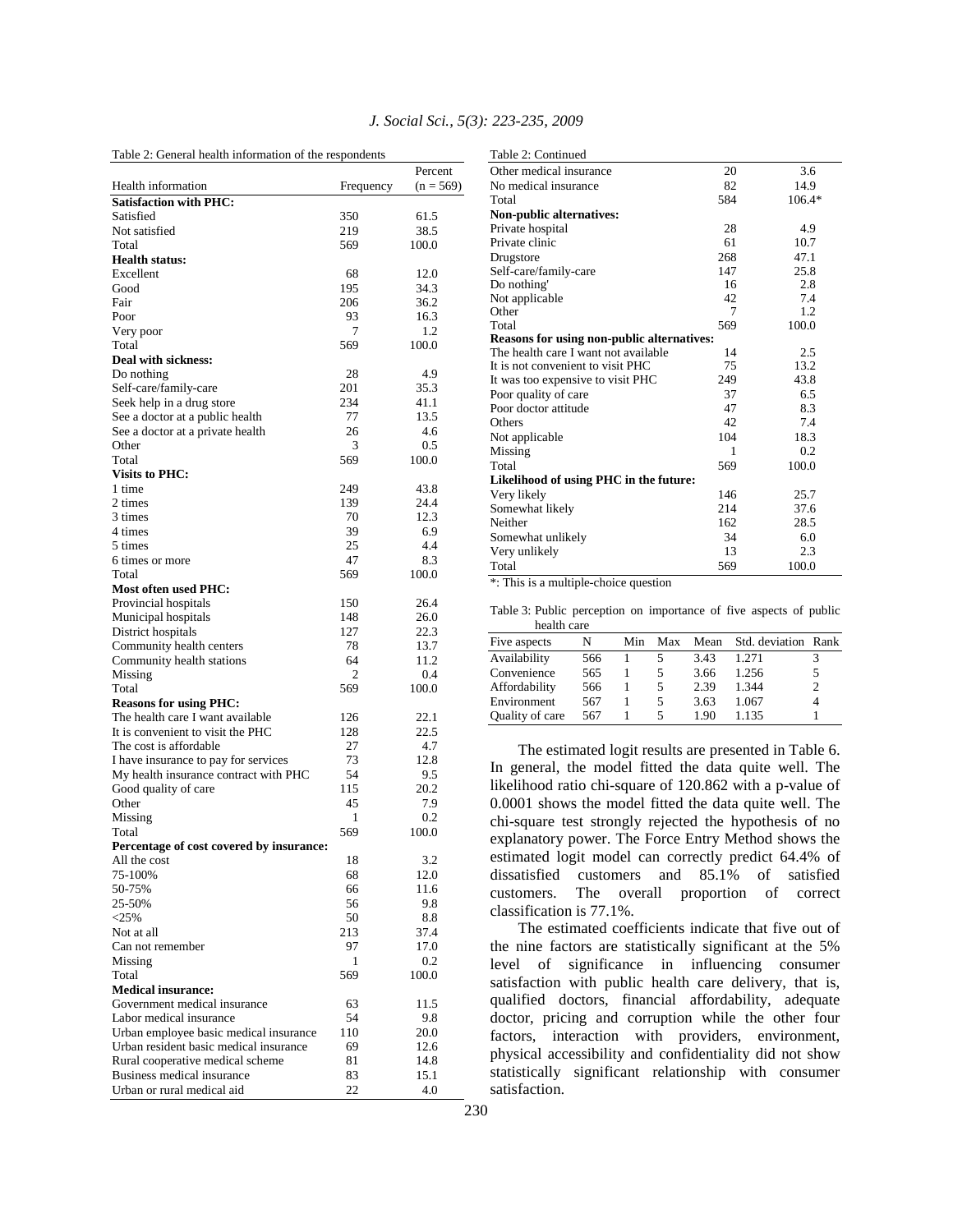## *J. Social Sci., 5(3): 223-235, 2009*

|                          |               | Table 4. Consumer sausfaction with five aspects of public health care |             |         |           |                |         |       |
|--------------------------|---------------|-----------------------------------------------------------------------|-------------|---------|-----------|----------------|---------|-------|
| Five aspects $(n = 569)$ |               | Very unsatisfied                                                      | Unsatisfied | Neither | Satisfied | Very satisfied | Missing | Total |
| Availability             | N             | 23.0                                                                  | 79.0        | 228.0   | 234.0     | 5.0            | 0.0     | 569.0 |
|                          | $\%$          | 4.0                                                                   | 13.9        | 40.1    | 41.1      | 0.9            | 0.0     | 100.0 |
| Convenience              | N             | 13.0                                                                  | 81.0        | 192.0   | 259.0     | 21.0           | 3.0     | 569.0 |
|                          | $\%$          | 2.3                                                                   | 14.2        | 33.7    | 45.5      | 3.7            | 0.5     | 100.0 |
| Affordability            | N             | 89.0                                                                  | 241.0       | 168.0   | 68.0      | 2.0            | 1.0     | 569.0 |
|                          | $\%$          | 15.6                                                                  | 42.4        | 29.5    | 12.0      | 0.4            | 0.2     | 100.0 |
| Environment              | N             | 21.0                                                                  | 118.0       | 230.0   | 194.0     | 5.0            | 1.0     | 569.0 |
|                          | $\%$          | 3.7                                                                   | 20.7        | 40.4    | 34.1      | 0.9            | 0.2     | 100.0 |
| Ouality                  | N             | 24.0                                                                  | 80.0        | 228.0   | 227.0     | 10.0           | 0.0     | 569.0 |
|                          | $\frac{0}{0}$ | 4.2                                                                   | 14.1        | 40.1    | 39.9      | 1.8            | 0.0     | 100.0 |
|                          |               |                                                                       |             |         |           |                |         |       |

Table 4: Consumer satisfaction with five aspects of public health care

| Constructs           | Items                                                                                   | Rotated loading | Alpha |
|----------------------|-----------------------------------------------------------------------------------------|-----------------|-------|
| Interaction          | e02-The health care providers spend enough time with me in the examination room         | 0.745           | 0.833 |
|                      | d03-I have enough time to interact with my doctor in the examination room               | 0.723           |       |
|                      | e08-I am well involved in the decisions made about my care                              | 0.649           |       |
|                      | e01-The health care providers listen carefully to my problems                           | 0.604           |       |
|                      | e06-The health care providers are friendly to me                                        | 0.454           |       |
|                      | e12-In general, I feel comfortable with my health provider                              | 0.427           |       |
|                      | e03-The health care providers clearly speak to me in a way that I can understand        | 0.364           |       |
| <b>Qualification</b> | d04-The treatment provided by my doctor adequately addressed my health concerns         | 0.722           | 0.817 |
|                      | e04-The health care providers address my health concerns                                | 0.694           |       |
|                      | e05-I trust the advice my doctor gives me                                               | 0.629           |       |
|                      | d10-In general, the public health care facilities in my city meet my expectations       | 0.514           |       |
|                      | d09-The service providers are well qualified                                            | 0.498           |       |
| Affordability        | c09-I have had to give up my treatment plan because I could not afford it               | 0.752           | 0.743 |
|                      | c08-I need to borrow money to pay for health care                                       | 0.735           |       |
|                      | c07-I have to use my family savings to pay for health care                              | 0.680           |       |
|                      | c10-In general, the public health care facilities in my city are affordable             | 0.653           |       |
|                      | c05-Indirect costs prevent me from visiting the health facility                         | 0.507           |       |
|                      | e09-I am likely to receive a miss-diagnosis or wrong treatment during my visit to PHC   | 0.377           |       |
| Environment          | d06-The facilities in the center are well equipped                                      | 0.732           | 0.706 |
|                      | d07-The overall environment in the center is comfortable                                | 0.694           |       |
|                      | d08-The health center is safe and clean                                                 | 0.656           |       |
|                      | d05-The process involved in receiving medical treatment is easy for me to follow        | 0.352           |       |
| Accessibility        | b01-The health care centre is located close to my home                                  | 0.795           | 0.711 |
|                      | b02-Transportation is easily accessible to take me to and from the health care centre   | 0.738           |       |
|                      | b03-It takes me a long time to get to the health care center                            | 0.691           |       |
|                      | b08-The location of the public health care facilities in my city are accessible to me   | 0.517           |       |
| Doctors              | a04-There are sufficient doctors in the public health facilities                        | 0.738           | 0.715 |
|                      | e11-The number of health care workers is sufficient to meet the demands                 | 0.631           |       |
|                      | a05-In general, the existing public health services meet my needs                       | 0.547           |       |
|                      | a03-All of my health care needs can be met by the public health facilities and services | 0.505           |       |
| Confidentiality      | e07-The health care providers keep my personal information private                      | 0.768           | 0.724 |
|                      | e10-The doctor respects my privacy                                                      | 0.718           |       |
| Pricing              | c02-The price of examination in public health facilities is reasonable                  | 0.812           | 0.816 |
|                      | c01-The drug cost charged by the health facilities is reasonable                        | 0.801           |       |
| Corruption           | b04-Having an acquaintance will better facilitate my visit to PHC                       | 0.798           | 0.640 |
|                      | c04-Offering bribes to health care providers will better facilitate my visit to PHC     | 0.733           |       |

Table 5: Cronbach's alpha and reliability test

 Among the nine demographic variables examined in this study, age (36-55 years), marital status (single), nationality (Han), insurance and organization were found to be statistically significant in influencing consumer satisfaction with public health care delivery at the 5% level of significance (Table 6).

 Our result shows corruption, as hypothesized, has a negative impact on the likelihood that the consumer is satisfied with public health care delivery. The exponentiated coefficient equals 0.676, indicating if consumers' perceived corruption level increases by 1 unit, the odds value decreases from 1 to 0.676, hence decreases the probability of being satisfied with the public health care delivery. In other words, if the consumer perceived corruption exists in public health care delivery, for example, offering bribes to health care providers will better facilitate health care seeking process in public health care facilities, he/she is less likely to be satisfied with the public health care delivery.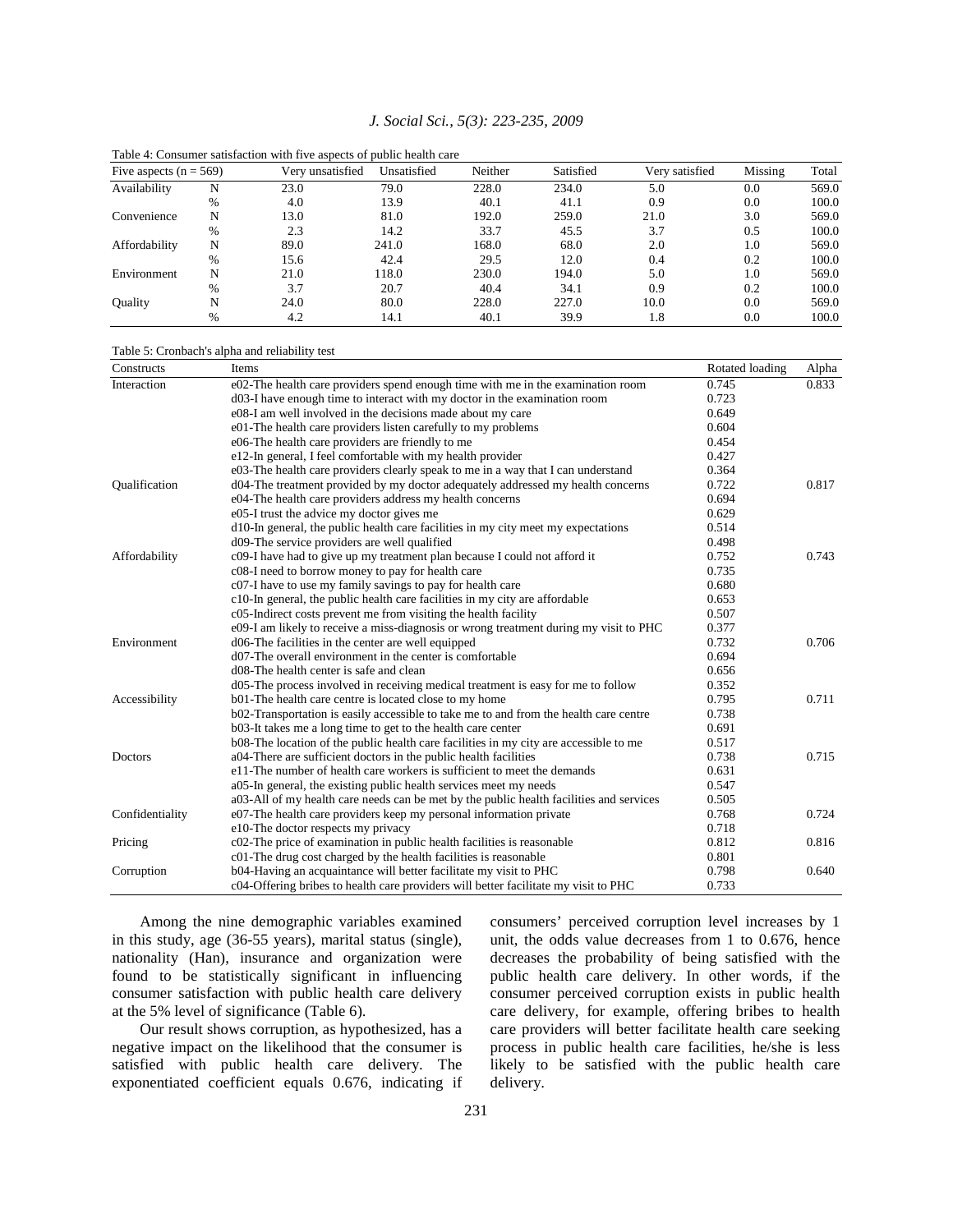Table 6: Logistic regression results

|                    | B        | SE    | Wald   | df | Sig.     | Exp(B) |
|--------------------|----------|-------|--------|----|----------|--------|
| Interaction        | 0.550    | 0.371 | 2.194  | 1  | 0.139    | 1.733  |
| Oualification      | 0.987    | 0.361 | 7.470  | 1  | $0.006*$ | 2.684  |
| Affordability      | 0.978    | 0.245 | 15.884 | 1  | $0.000*$ | 2.658  |
| Environment        | $-0.308$ | 0.291 | 1.120  | 1  | 0.290    | 0.735  |
| Accessibility      | $-0.375$ | 0.241 | 2.431  | 1  | 0.119    | 0.687  |
| Doctors            | 0.541    | 0.272 | 3.954  | 1  | $0.047*$ | 1.717  |
| Confidentiality    | $-0.225$ | 0.268 | 0.706  | 1  | 0.401    | 0.799  |
| Pricing            | 0.426    | 0.191 | 4.989  | 1  | $0.026*$ | 1.532  |
| Corruption         | $-0.392$ | 0.170 | 5.297  | 1  | $0.021*$ | 0.676  |
| Health             | 0.198    | 0.409 | 0.235  | 1  | 0.628    | 1.219  |
| Income             | 0.060    | 0.353 | 0.029  | 1  | 0.865    | 1.062  |
| Origin             | $-0.176$ | 0.382 | 0.214  | 1  | 0.644    | 0.838  |
| Age                | 0.883    | 0.385 | 5.247  | 1  | $0.022*$ | 2.417  |
| Single             | 0.948    | 0.378 | 6.291  | 1  | $0.012*$ | 2.579  |
| Male               | $-0.014$ | 0.314 | 0.002  | 1  | 0.963    | 0.986  |
| Ethnic group (Han) | 0.920    | 0.426 | 4.663  | 1  | $0.031*$ | 2.510  |
| Medical insurance  | 0.853    | 0.416 | 4.205  | 1  | $0.040*$ | 2.346  |
| Organization       | 0.770    | 0.356 | 4.685  | 1  | $0.030*$ | 2.161  |
| Constant           | $-8.078$ | 1.643 | 24.163 | 1  | 0.000    | 0.000  |

\*: Significant at 5% level. Number of Observations: 569; -2 Log-Likelihood: 287.188; Chi-squared Statistics: 120.862; Degrees of Freedom: 18; Significance Level: 0.000; % Predicted Right: 77.1%

Consistent with the prior hypotheses<sup>[7,11]</sup>, qualified doctors, financial affordability, adequate doctor and reasonable pricing positively affect the probability of the consumers' satisfaction with the public health care delivery. Qualification has the largest exponentiated coefficient, 2.684, implying doctor's qualification is the most indicative predictor of increasing consumers' level of satisfaction toward healthy care delivery. When consumer's perceived doctor qualification increase by one unit, its odds values increases by 168.4%. The second most indicative predictor is financial affordability, with the exponentiated coefficient equals 2.658 (or odds value increase by 165.8%), followed by adequate doctors, exponentiated coefficient equals 1.717 (or odds value increase by 71.7%) and pricing, exponentiated coefficient equals 1.532 (or odds value increase by 53.2%).

 If a consumer considers his/her health care providers as qualified or his/her health concern/problems are well addressed by public health care providers, he/she is more likely to be satisfied with the public health care delivery. Similarly, if there are sufficient doctors in the public health care facilities and they do not need to wait for a long time before seeing a doctor, their possibility of being satisfied increases. Our result is consistent with findings in previous studies $^{[11,18,21]}$ .

 Financial affordability and reasonable pricing of public health care services were found to have strong positive correlations with consumers' satisfaction with public health care delivery. If the public health services are affordable to the consumer or he/she perceived the pricing of public health care services as reasonable,

he/she is more likely to feel satisfied. In other words, if people consider public health care services as too expensive, they are less likely to be satisfied. This result confirms our findings from the survey that Chinese people complain most about the expensive public health care services. The financial burden caused by the health care and discontentment of corruption in the public health care delivery lessen the consumers' likelihood to be satisfied.

 The socio-demographic variables, including gender, income, education, occupation, origin and health status, are insignificant in explaining the respondents' probability in being satisfied with public health care delivery except for: Marital1 (single), Age2 (age 36-55), Ethnicity (Han), Insurance and Organization (public).

 Age2 (age 36-55) positively affects the probability of the consumer being satisfied with public health care delivery, which means if the consumer is in the age group of 36-55 years, he/she is more likely to be satisfied with the public health care delivery (Table 6). This is consistent with $^{[35]}$  findings, where older consumers report greater satisfaction with mental health care services.

 Our result also reveals that if the consumer is single, the likelihood of he/she being satisfied with the public health care delivery increases (exponential coefficient  $= 2.417$ ). This is probably because majority of unmarried people interviewed in the survey are students and office clerk, who have high coverage of medical insurance with good reimbursement scheme. Furthermore, students have access to public health centers on university campuses.

 Our result also show consumers who belong to the Han group (majority ethnic group in China), have medical insurance, or work for the government or government-owned enterprises/institutions are more likely to be satisfied with the public health care delivery. Government or government-owned enterprises/institutions in China provide a better benefit package, including higher percentage of cost covered by public funding for public health care services, which may explain why people working in these sectors are more likely to be satisfied with public health care delivery.

 In contrast with the literatures, four variables are found to be insignificant to explain consumers' satisfaction toward public health care delivery, interaction (with health care providers), environment<sup>[11]</sup>, confidentiality and accessibility $[11]$ . The possible explanation for interaction, environment and confidentiality is that these variables are perceived more as extended service level rather than minimum service level.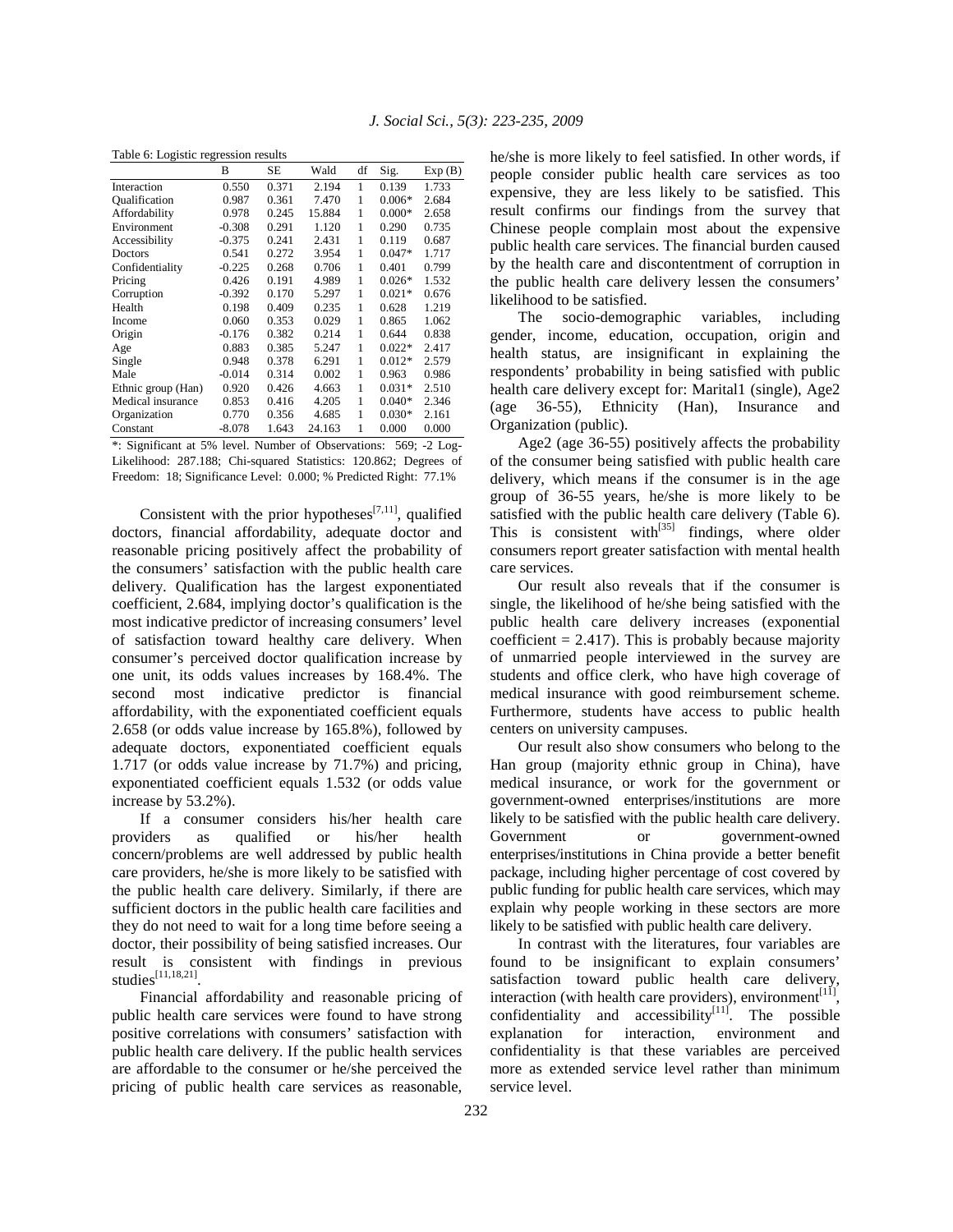Health care system in Kunming is still in the developing stage and hence consumers would be more sensitive to the minimum service level factors (qualification, adequate doctors, affordability and pricing). Therefore, when 9 variables are considered, only the minimum service level factors reflect to be significant in explaining consumers' satisfaction. In terms of accessibility, it is probably attributed that health care facilities are generally conveniently located in the urban area of Kunming. Moreover, because this study focused on consumers who have been to public health care services and they have given relatively high ratings (convenience have highest mean of 3.66 among 5 variables asked). The access level of public health care services are generally well accepted, therefore, it may not be an important factor to determine the probability of being satisfied.

## **CONCLUSION**

 Previous researchers have examined the relationship between peoples' satisfaction with health care and effectiveness of the health care delivery. Many factors have been identified as having influences on consumer satisfaction with health care, including provider conduct, health education by providers, availability of the services, consumers' perceived improvement of self-reported problems and sociodemographic factors, such as age and marital status. However, the findings in most studies have been ambiguous in linking affordability and accessibility of health care delivery with consumer satisfaction, which is a concern for most people in urban China.

 Our finding shows 61.5% of the respondents were satisfied with the health care delivery. Quality of care and affordability are ranked by the respondents as the most important factors influencing their satisfaction with the health care. The logit regression also have similar findings, qualified doctors and adequate doctors and affordable costs and reasonable pricing of public health services significantly increase the likelihood of the consumer's satisfaction with the public health care delivery. Qualification has the most chance to increase the probability of having satisfied consumers on public health care delivery and followed by affordability, doctors and pricing. In addition, our logistic regression results also reveal that corruption has a negative impact on consumer satisfaction of public health care delivery.

 Most socio-demographic variables, including gender, income, education, occupation, residency and health status are insignificant in explaining the respondents' probability of being satisfied with public health care delivery. However, specific groups of marital status, age, ethnicity, medical insurance and working organizations have significant relationships with satisfaction with public health care delivery. Consumers who are single/never married, in the middle age group (36-55 years old), belong to Han ethnicity group, have medical insurance, or works for government/government-funded institutions are more likely to be satisfied with the public health care delivery.

 Our finding reveals that satisfaction level with public health care delivery in China is relatively low, particularly in terms of affordability of public health care (mean  $= 2.39$ ). The result clearly shows that the current public health care delivery system fails to achieve one of the three fundamental goals of health systems, responsiveness to consumers. For the undergoing health reform in China, it is suggested that consumer perspectives on health care delivery system should be further studied and public involvement in decision-making process should be strengthened, so as to ensure the system would better respond to public expectations. Furthermore, health managers or policy makers should make efforts to improve the current health care delivery system by promoting a clientoriented health care system. This study shows that consumers' satisfaction level in Kunming city is still based on the minimum service level factors, strengthening the qualification of providers and adequate doctors, as well as developing more affordable health care services are the first priorities for enhancing consumers' satisfaction. Moreover, corruption should be avoided in the delivery of health care, as consumers perceived it as a threat to increase their likelihood of being satisfied.

#### **ACKNOWLEDGEMENT**

 We would like to thank the Mekong Institute and New Zealand's International Aid and Development Agency (NZAID) for funding this study.

## **REFERENCES**

- 1. Ahlfors, U.G., T. Lewander, E. Lindstrom, U.F. Malt, H. Lublin and U. Malm, 2001. Assessment of Patient satisfaction with psychiatric care development and clinical evaluation of a brief consumer satisfaction rating scale (UKU-ConSat). Nord. J. Psychiatry, 55: 71-90. http://www.ncbi.nlm.nih.gov/pubmed/11860667
- 2. Asian Development Bank, 1999. Country presentations-China. Second Meeting of the Working Group on Human Resource Development.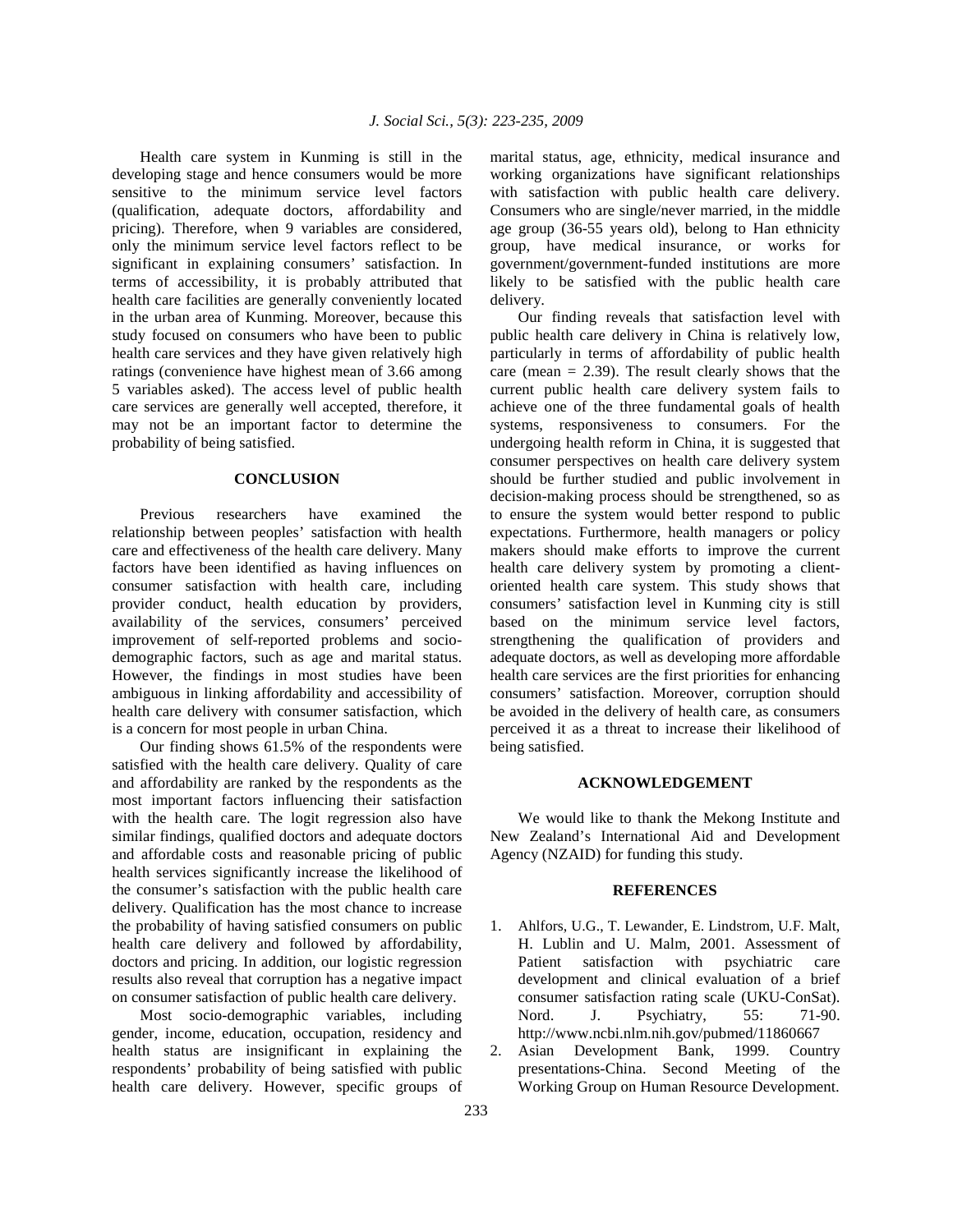- 3. Barber, A.J., V.A. Tischler and E. Healy, 2006. Consumer satisfaction and child behavior problems in child and adolescent mental health services. J. Child Health Care, 10: 9-21.
- 4. Beatty, P.W., G.W. Richmond and S. Tepper, 1998. Personal assistance for people with physical disabilities: Consumer-direction and satisfaction with services. Arch. Phys. Med. Rehabilitat., 79: 674-677. http://www.ncbi.nlm.nih.gov/pubmed/9630148
- 5. Ben-Akiva, M. and S. Lerman, 1985. Discrete Choice Analysis. MIT Press, Cambridge, ISBN: 0262022176, pp: 390.
- 6. Blumenthal, D. and W. Hsiao, 2005. Privatization and its discontents: The evolving Chinese health care system. N. Engl. J. Med., 353: 1165-1170. http://www.ncbi.nlm.nih.gov/pubmed/16162889
- 7. Chan, S.S. and S. Twinn, 2003. Satisfaction with child health services in the non-government sector of Hong Kong: Consumer evaluation. Nurs. Health Sci., 5: 165-173.
- 8. China Health Statistical Yearbook, 2008.
- 9. Davis, B.A., C.K. Kiesel, J. McFarland, A. Collard, K. Coston and A. Keeton, 2005. Evaluating instruments for quality: Testing convergent validity of the consumer emergency care satisfaction scale. J. Nurs. Care Qual., 20: 364-368. http://www.ncbi.nlm.nih.gov/pubmed/16177589
- 10. Dilliman, D.A., 1978. Mail and Telephone Surveys: The Total Design Method. John Wiley and Sons, ISBN:13: 978-0471215554, pp: 344.
- 11. Doyle, B.J. and J.E. Ware, 1977. Physician conduct and other factors that affect consumer satisfaction with medical care. J. Med. Educ., 52: 793-801. http://www.ncbi.nlm.nih.gov/pubmed/903944
- 12. Eggleston, K., L. Ling, M. Qingyue, M. Lindelow and A. Wagstaff, 2008. Health service delivery in China: A literature review. Health Econ., 17: 149-165. http://ideas.repec.org/a/wly/hlthec/v17y2008i2p14 9-165.html
- 13. European Observatory on Health Care Systems, 2002. Health care systems in eight countries: Trends and Challenges. London School of Economics and Political Science Hub, London, UK. http://eprints.lse.ac.uk/19949/
- 14. Fan, W., Y. Liu, O. Bhattacharyya, L. Hu and A. Chu, 2007. Equity and efficiency of china's healthcare delivery system. Proceeding of the 135th APHA Annual Meeting and Exposition of APHA, Nov. 3- 7, Washington, American Public Health Association.

http://apha.confex.com/apha/135am/techprogram/p aper\_157937.htm

- 15. Gamst, G., A. Aguilar-Kitibutr, A. Herdina, S. Hibbs, E. Krishtal and R. Lee *et al*., 2003. Effects of racial match on asian american mental health consumer satisfaction. Mental Health Servic. Res., 5: 197-208.
- http://www.ncbi.nlm.nih.gov/pubmed/14672499 16. Gao, Q., 2005. Ministry of Health Report on China's Healthcare System and Reform, Ministry
- of Health of China. 17. Goto, H., Y. Hasegawa and M. Tanaka, 2007. Efficient scheduling focusing on the duality of MPL representatives. Proceedings of the IEEE
- Symposium on Computational Intelligence in Scheduling, Dec. 2007, IEEE Xplore Press, USA., pp. 57-64. DOI: 10.1109/SCIS.2007.357670
- 18. Greene, W., 1990. Econometric Analysis. Palgrave MacMillan, New York, ISBN: 10: 0333495519.
- 19. Hackman, A., C. Brown, Y. Yang, R. Goldberg and J. Kreyenbuhl *et al*., 2007. Consumer satisfaction with inpatient psychiatric treatment among persons with severe mental illness. Communit. Mental Health J., 43: 551-564. DOI: 10.1007/s10597-007-9098-3
- 20. Hall, J.A. and M.C. Dornan, 1990. Patient socio demographic characteristics as predictors of satisfaction with medical care: A meta-analysis. Soc. Sci. Med., 30: 811-818. http://www.ncbi.nlm.nih.gov/pubmed/2138357
- 21. Howard, P.B., J.J. Clark, M.K. Rayens and V. Hines-Martin, 2001. Consumer satisfaction with services in a regional psychiatric hospital: A collaborative research project in Kentucky. Arch. Psychiatry Nurs., 15: 10-23.
- 22. International Monetary Fund, 2006. Healthcare in China: Toward greater access, efficiency and quality. IBM Business Consulting Services: Healthcare, IBM Institute for Business Value. http://jobfunctions.bnet.com/abstract.aspx?docid=9 00465
- 23. Ivarsson, B. and U. Malm, 2007. Self-reported consumer satisfaction in mental health services: Validation of a self-rating version of the UKUconsumer satisfaction rating scale. Nord. J. Psychiatry, 61: 194-200. http://www.informaworld.com/smpp/ftinterface?content  $=$ a779024127&rt=0&format=pdf
- 24. Kumar, R.N., D.M. Kirking, S.L. Hass, A.D. Vinokur and S.D. Taylor, 2007. The association of consumer expectations, experiences and satisfaction with newly prescribed medications. Qual. Life Res., 16: 1127-1136. http://www.ncbi.nlm.nih.gov/pubmed/17530445
- 25. Kunming Statistical Yearbook, China, 2007.